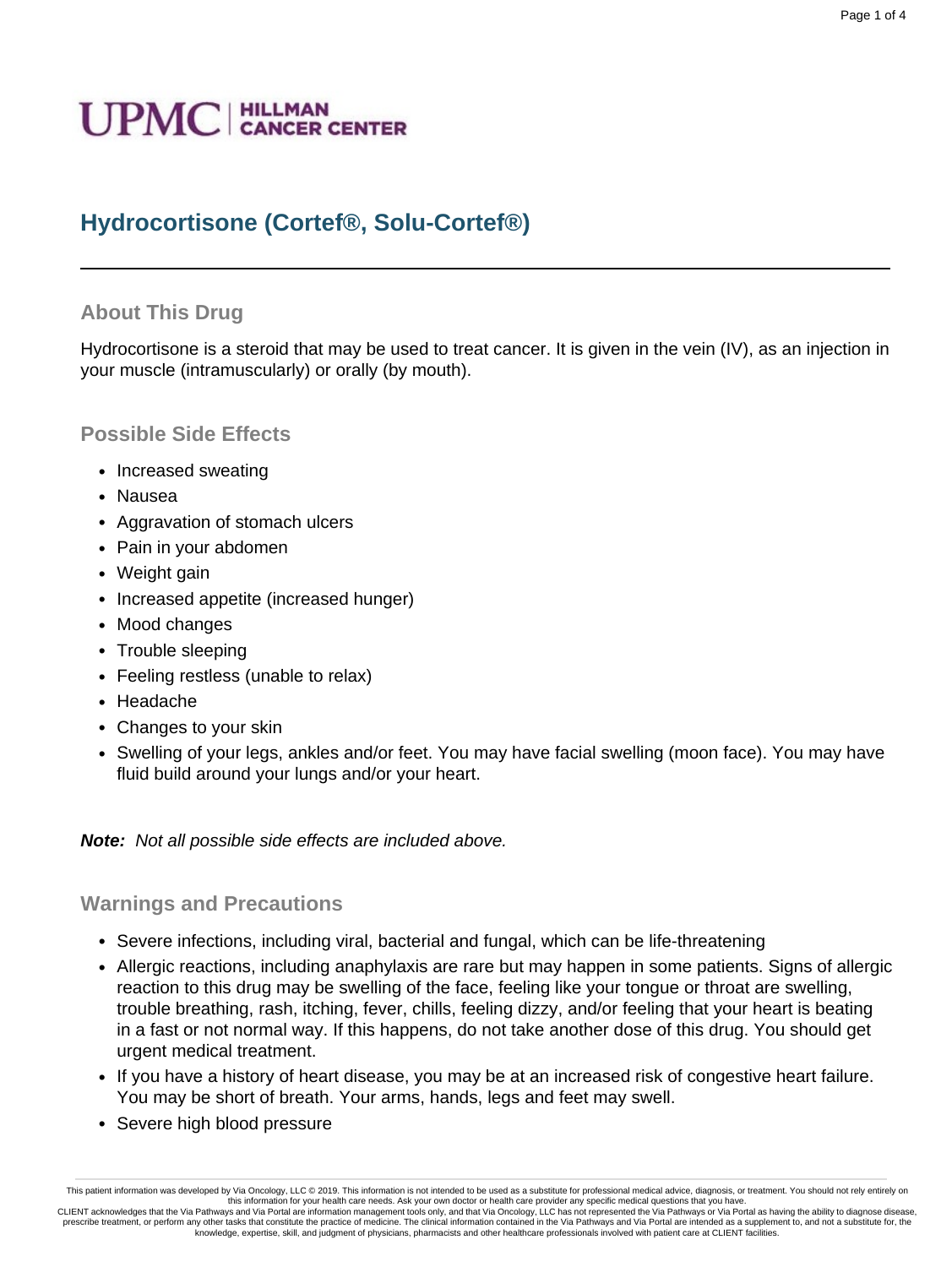- Severe sores in the lining of your stomach and/or intestine that may lead to a hole in your stomach, small, and/or large intestine
- Blood sugar levels may change. If you have diabetes, changes may need to be made to your diabetes medication.
- Effects on the pituitary, adrenal, and thyroid glands. Some hormones may not be produced. Your doctor may prescribe replacement steroids.
- Changes in your pancreas function
- Severe muscle weakness
- Severe mood changes such as depression or unusual thoughts and/or behaviors
- Vision changes
- Osteoporosis- your bones may become weak and brittle
- A rare type of sarcoma has been reported
- Increased white blood cells
- Blood clots and events such as stroke and heart attack. A blood clot in your leg may cause your leg to swell, appear red and warm, and/or cause pain. A blood clot in your lungs may cause trouble breathing, pain when breathing, and/or chest pain.

## **Important Information**

- Talk to your doctor or your nurse before stopping this medication, it should be stopped gradually. You could experience serious side effects if stopped abruptly (suddenly).
- Talk to your doctor before receiving any vaccinations during your treatment. Some vaccinations are not recommended while receiving hydrocortisone.

## **How to Take Your Medication**

- **For Oral (by mouth):** You can take the medicine with or without food. If you have nausea or upset stomach, take it with food.
- **Missed dose**: If you miss a dose, take it as soon as you think about it unless it is close to your next regular dose. Do not take 2 doses at the same time and do not double up on the next dose.
- **Handling:** Wash your hands after handling your medicine, your caretakers should not handle your medicine with bare hands and should wear latex gloves.
- **Storage:** Store this medicine in the original container at room temperature. Discuss with your nurse or your doctor how to dispose of unused medicine.

## **Treating Side Effects**

- Drink plenty of fluids (a minimum of eight glasses per day is recommended).
- If you throw up or have loose bowel movements, you should drink more fluids so that you do not become dehydrated (lack of water in the body from losing too much fluid).
- To help with nausea and vomiting, eat small, frequent meals instead of three large meals a day. Choose foods and drinks that are at room temperature. Ask your nurse or doctor about other helpful tips and medicine that is available to help stop or lessen these symptoms.

This patient information was developed by Via Oncology, LLC © 2019. This information is not intended to be used as a substitute for professional medical advice, diagnosis, or treatment. You should not rely entirely on this information for your health care needs. Ask your own doctor or health care provider any specific medical questions that you have.<br>CLIENT acknowledges that the Via Pathways and Via Portal are information management too

prescribe treatment, or perform any other tasks that constitute the practice of medicine. The clinical information contained in the Via Pathways and Via Portal are intended as a supplement to, and not a substitute for, the knowledge, expertise, skill, and judgment of physicians, pharmacists and other healthcare professionals involved with patient care at CLIENT facilities.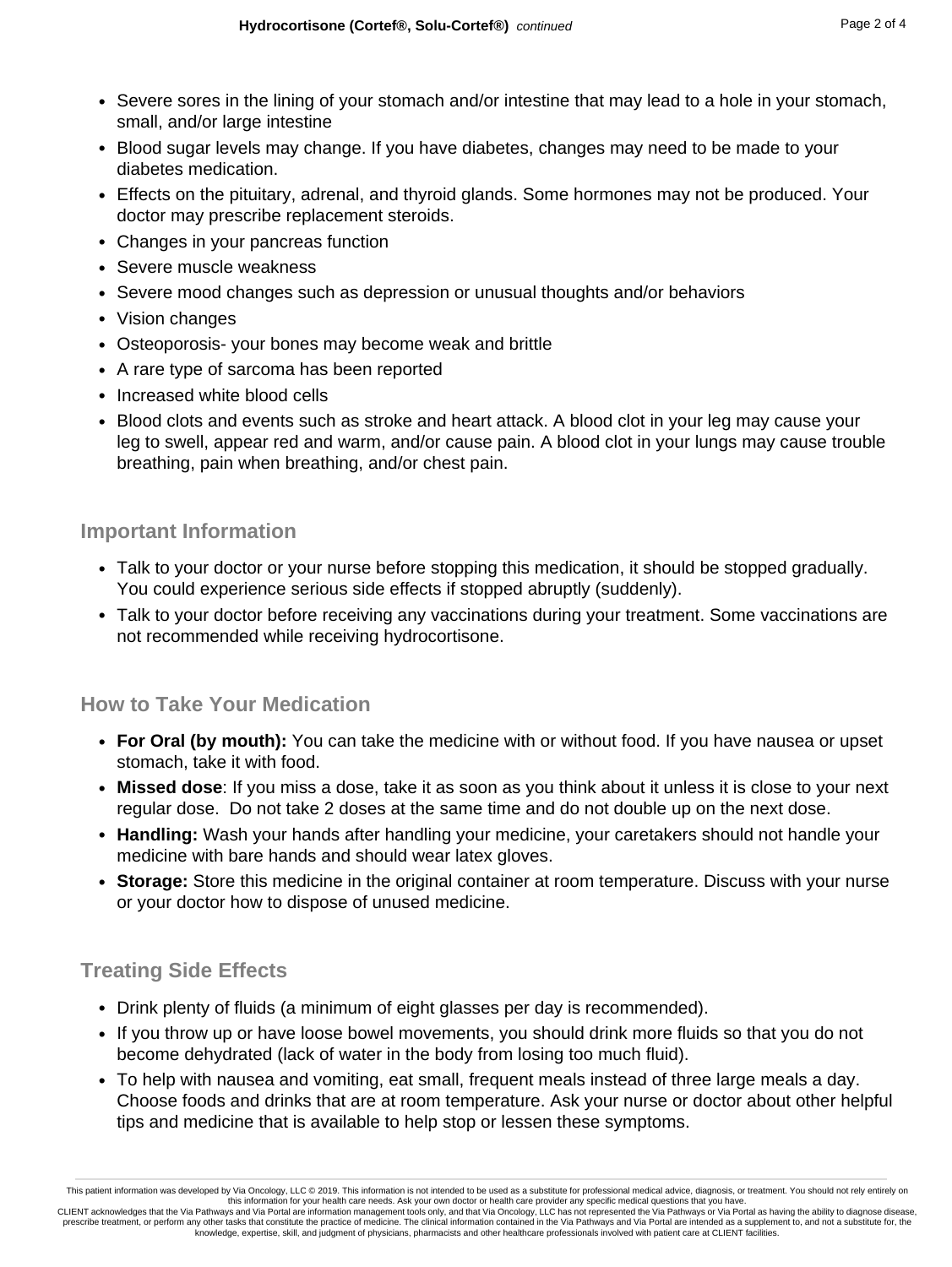• If you have diabetes, keep good control of your blood sugar level. Tell your nurse or your doctor if your glucose levels are higher or lower than normal.

## **Food and Drug Interactions**

- Do not eat grapefruit or drink grapefruit juice while taking this medicine. Grapefruit and grapefruit juice may raise the levels of hydrocortisone in your body. This could make side effects worse.
- Check with your doctor or pharmacist about all other prescription medicines and dietary supplements you are taking before starting this medicine as there are known drug interactions with hydrocortisone. Also, check with your doctor or pharmacist before starting any new prescription or over-the-counter medicines, or dietary supplement to make sure that there are no interactions.
- There are known interactions of hydrocortisone with aspirin and nonsteroidal anti-inflammatory agents (NSAIDS) such as ibuprofen. Ask your doctor what over-the-counter (OTC) medicines you can take for fever, headache and muscle and joint pain.

## **When to Call the Doctor**

Call your doctor or nurse if you have any of these symptoms and/or any new or unusual symptoms:

- Fever of 100.4° F (38° C) or higher
- Chills
- Tiredness that interferes with your daily activities
- Feeling dizzy or lightheaded
- Wheezing and/or trouble breathing
- Chest pain or symptoms of a heart attack. Most heart attacks involve pain in the center of the chest that lasts more than a few minutes. The pain may go away and come back. It can feel like pressure, squeezing, fullness, or pain. Sometimes pain is felt in one or both arms, the back, neck, jaw, or stomach. **If any of these symptoms last 2 minutes, call 911.**
- Symptoms of a stroke such as sudden numbness or weakness of your face, arm, or leg, mostly on one side of your body; sudden confusion, trouble speaking or understanding; sudden trouble seeing in one or both eyes; sudden trouble walking, feeling dizzy, loss of balance or coordination; or sudden, bad headache with no known cause. **If you have any of these symptoms for 2 minutes, call 911.**
- Nausea that stops you from eating or drinking or relieved by prescribed medicine
- Throwing up more than 3 times a day
- Severe abdominal pain that does not go away
- Swelling of legs, ankles, or feet
- Severe muscle weakness
- Weight gain of 5 pounds in one week (fluid retention)
- Abnormal blood sugar
- Unusual thirst, passing urine often, headache, sweating, shakiness, irritability
- Your leg or arm is swollen, red, warm and/or painful

This patient information was developed by Via Oncology, LLC © 2019. This information is not intended to be used as a substitute for professional medical advice, diagnosis, or treatment. You should not rely entirely or this information for your health care needs. Ask your own doctor or health care provider any specific medical questions that you have.

CLIENT acknowledges that the Via Pathways and Via Portal are information management tools only, and that Via Oncology, LLC has not represented the Via Pathways or Via Portal as having the ability to diagnose dise prescribe treatment, or perform any other tasks that constitute the practice of medicine. The clinical information contained in the Via Pathways and Via Portal are intended as a supplement to, and not a substitute for, the knowledge, expertise, skill, and judgment of physicians, pharmacists and other healthcare professionals involved with patient care at CLIENT facilities.